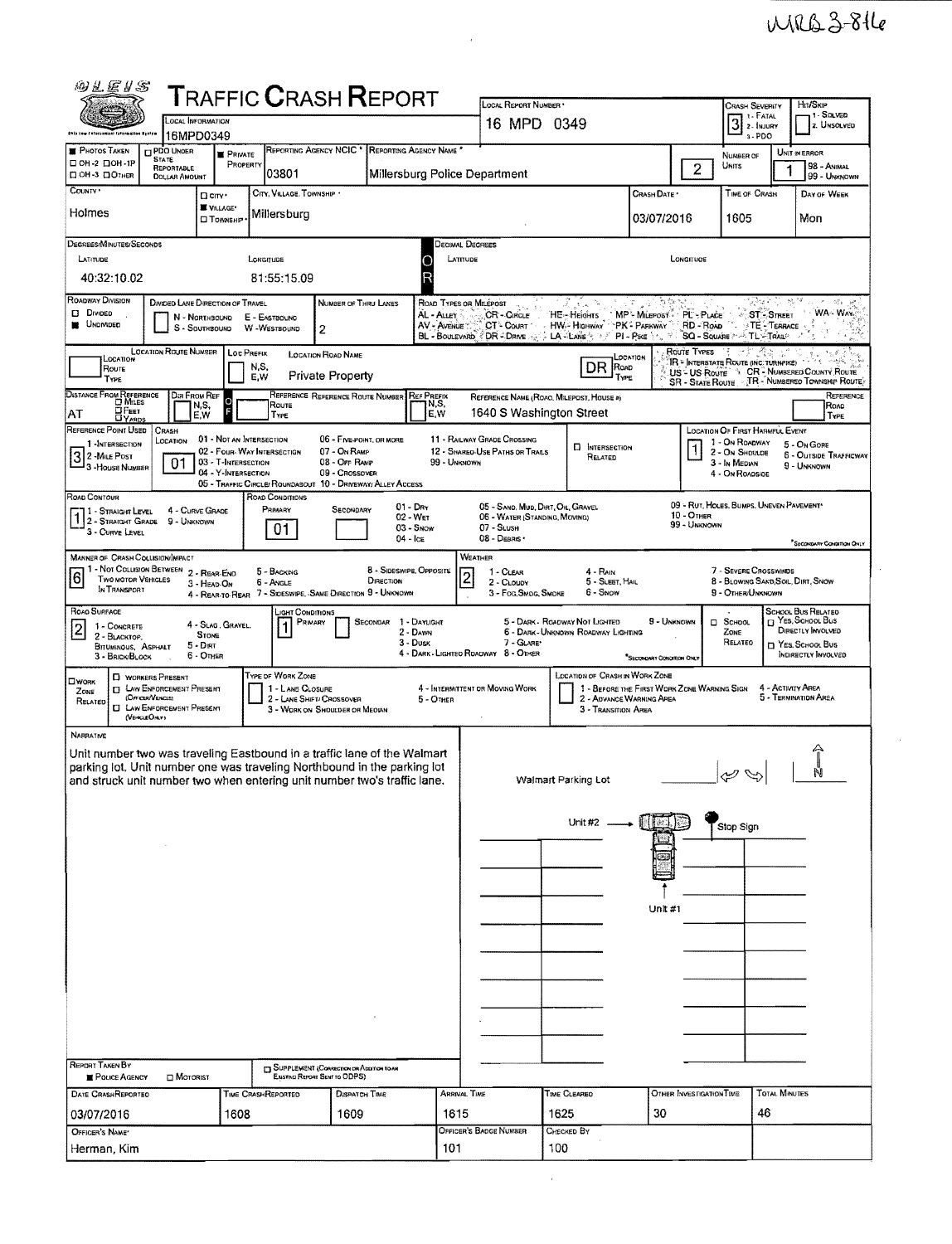|                                                                                                                                                                                                                                                                                                                       |                                                | ${\sf UnIT}$                                                                       |                                           |                                                                          |                                                                                                                          |                                                                                                                               |                                                                             |                                                               |                                                 |                                                              |                                                                  |                                                          |                                    |                                                                                                                 |      |             |
|-----------------------------------------------------------------------------------------------------------------------------------------------------------------------------------------------------------------------------------------------------------------------------------------------------------------------|------------------------------------------------|------------------------------------------------------------------------------------|-------------------------------------------|--------------------------------------------------------------------------|--------------------------------------------------------------------------------------------------------------------------|-------------------------------------------------------------------------------------------------------------------------------|-----------------------------------------------------------------------------|---------------------------------------------------------------|-------------------------------------------------|--------------------------------------------------------------|------------------------------------------------------------------|----------------------------------------------------------|------------------------------------|-----------------------------------------------------------------------------------------------------------------|------|-------------|
|                                                                                                                                                                                                                                                                                                                       |                                                |                                                                                    | <b>LOCAL REPORT NUMBER</b><br>16 MPD 0349 |                                                                          |                                                                                                                          |                                                                                                                               |                                                                             |                                                               |                                                 |                                                              |                                                                  |                                                          |                                    |                                                                                                                 |      |             |
|                                                                                                                                                                                                                                                                                                                       |                                                |                                                                                    |                                           |                                                                          | OWNER PHONE NUMBER                                                                                                       |                                                                                                                               |                                                                             | DAMAGE SCALE                                                  |                                                 | <b>DAMAGE AREA</b>                                           |                                                                  |                                                          |                                    |                                                                                                                 |      |             |
| UNIT NUMBER                                                                                                                                                                                                                                                                                                           |                                                | McCombs, Mary, A                                                                   |                                           | OWNER NAME: LAST, FIRST, MIDDLE ( $\Box$ SAME AS DRIVER )                |                                                                                                                          |                                                                                                                               |                                                                             |                                                               | 330-276-2266                                    |                                                              | FRONT                                                            |                                                          |                                    |                                                                                                                 |      |             |
| OWNER ADDRESS: CITY, STATE, ZIP                                                                                                                                                                                                                                                                                       |                                                |                                                                                    | <b>DSAME AS DRIVER</b> )                  |                                                                          |                                                                                                                          |                                                                                                                               |                                                                             |                                                               |                                                 |                                                              |                                                                  | $\overline{2}$<br>1 - NONE                               |                                    |                                                                                                                 |      |             |
| 33538 CR 452, Brinkhaven, OH, 43006                                                                                                                                                                                                                                                                                   |                                                |                                                                                    |                                           |                                                                          |                                                                                                                          |                                                                                                                               |                                                                             |                                                               |                                                 |                                                              |                                                                  |                                                          |                                    | □                                                                                                               |      |             |
| LP STATE LICENSE PLATE NUMBER                                                                                                                                                                                                                                                                                         |                                                |                                                                                    |                                           |                                                                          |                                                                                                                          | <b>VEHICLE IDENTIFICATION NUMBER</b>                                                                                          |                                                                             |                                                               |                                                 |                                                              | # Occupants                                                      | 2 - MINOR                                                |                                    |                                                                                                                 |      |             |
| OН                                                                                                                                                                                                                                                                                                                    | EGZ5062                                        |                                                                                    |                                           |                                                                          |                                                                                                                          | 1GNFK16RXVJ440722                                                                                                             |                                                                             |                                                               |                                                 |                                                              | 1                                                                | 3 - FUNCTIONAL                                           |                                    | $\Box$<br>а                                                                                                     |      |             |
| <b>VEHICLE YEAR</b><br>1997                                                                                                                                                                                                                                                                                           |                                                | <b>VEHICLE MAKE</b><br>Chevrolet                                                   |                                           |                                                                          |                                                                                                                          | <b>VEHICLE MODEL</b><br>Suburban                                                                                              |                                                                             |                                                               | GRN                                             | VEHICLE COLOR                                                |                                                                  | 4 - DISABLING                                            |                                    |                                                                                                                 |      |             |
| PROOF OF                                                                                                                                                                                                                                                                                                              |                                                | <b>INSURANCE COMPANY</b>                                                           |                                           |                                                                          | POLICY NUMBER<br>Toweo By                                                                                                |                                                                                                                               |                                                                             |                                                               |                                                 |                                                              |                                                                  | 9 - UNKNOWN                                              |                                    | σ<br>α                                                                                                          |      | ם           |
| INSURANCS<br>SHOWN                                                                                                                                                                                                                                                                                                    | Celina                                         |                                                                                    |                                           |                                                                          |                                                                                                                          | 7121459-0                                                                                                                     |                                                                             |                                                               |                                                 |                                                              |                                                                  |                                                          |                                    |                                                                                                                 | सम्ब |             |
| <b>CARRIER PHONE</b><br>CARRIER NAME, ADDRESS, CITY, STATE, ZIP                                                                                                                                                                                                                                                       |                                                |                                                                                    |                                           |                                                                          |                                                                                                                          |                                                                                                                               |                                                                             |                                                               |                                                 |                                                              |                                                                  |                                                          |                                    |                                                                                                                 |      |             |
| US DOT<br>TRAFFICWAY DESCRIPTION<br>VEHICLE WEIGHT GVWR/GCWR<br>Cargo Body Type                                                                                                                                                                                                                                       |                                                |                                                                                    |                                           |                                                                          |                                                                                                                          |                                                                                                                               |                                                                             |                                                               |                                                 |                                                              |                                                                  |                                                          |                                    |                                                                                                                 |      |             |
| HM PLACARD ID NO.                                                                                                                                                                                                                                                                                                     |                                                |                                                                                    | 2 - 10,001 to 26,000k Les                 | 1 - LESS THAN OR EQUAL TO 10K LBS                                        | 01                                                                                                                       | 01 - No CARGO BOOY TYPE/NOT APPLICABL 09 - POLE<br>02 - Bus Van (9-15 Seats, Inc Driver)<br>03 - Bus (16+ Seats, Inc Driver)  |                                                                             | 10 - CARGO TANK<br>11 - FLAT BED                              |                                                 |                                                              | 1 - Two Way, Not Divideo                                         |                                                          |                                    | 2 - Two-Way, Not Divideo, Continuous Left Turn Lane                                                             |      |             |
|                                                                                                                                                                                                                                                                                                                       |                                                |                                                                                    | 3 - MORE THAN 26,000K LBS.                |                                                                          |                                                                                                                          | 04 - VEHICLE TOWING ANOTHER VEHICLE<br>$05 -$ LOGGING                                                                         |                                                                             | <b>12 - Dump</b><br>13 - CONCRETE MIXER                       |                                                 |                                                              |                                                                  |                                                          |                                    | 3 - Two-WAY, Divided, UNPROTECTED(PAINTED OR GRASS >4FT.) MEDIA<br>4 - Two-Way, Divided, Positive MeovanBarrier |      |             |
|                                                                                                                                                                                                                                                                                                                       | <b>HM CLASS</b>                                | D.<br>RELATEO                                                                      | HAZAROOUS MATERIAL                        |                                                                          |                                                                                                                          | 06 - INTERMODAL CONTAINER CHASIS<br>07 - CARGO VAN ENCLOSEO BOX                                                               |                                                                             | 14 - AUTO TRANSPORTER<br>15 - GARBAGE /REFUSE                 |                                                 |                                                              | 5 - ONE-WAY TRAFFICWAY<br><b>D</b> Hir/SkipUNit                  |                                                          |                                    |                                                                                                                 |      |             |
|                                                                                                                                                                                                                                                                                                                       | NUMBER                                         |                                                                                    |                                           |                                                                          |                                                                                                                          | 08 - GRAN, CHIPS, GRAVEL                                                                                                      |                                                                             | 99 - OTHER/UNKNOWN                                            |                                                 |                                                              |                                                                  |                                                          |                                    |                                                                                                                 |      |             |
| NON-MOTORIST LOCATION PRIOR TO IMPACT                                                                                                                                                                                                                                                                                 |                                                | 01 - INTERSECTION - MARKED CROSSWAL                                                |                                           | TYPE OF USE<br>1                                                         | UNIT TYPE                                                                                                                | PASSENGER VEHICLES (LESS THAN 9 PASSENGERS MEDIMEANY TRUCKS OR COMBO UNITS > 10K LBS BUS/VAN/LIMO(9 OR MORE INCLUDING DRIVER) |                                                                             |                                                               |                                                 |                                                              |                                                                  |                                                          |                                    |                                                                                                                 |      |             |
| 06<br>02 - INTERSECTION - NO CROSSWALK<br>01 - Sus COMPACT<br>13 - SINGLE UNIT TRUCK OR VAN 2AXLE, 6 TRES 21 - BUS/VAN (9-15 SEATS INC DRIVER)<br>03 - INTERSECTION OTHER<br>1 - PERSONAL<br>02 - COMPACT<br>22 - BUS (16+ Sears, Inc Driver)<br>14 - SINGLE UNIT TRUCK; 3+ AXLES<br>04 - MIDBLOCK - MARKED CROSSWALK |                                                |                                                                                    |                                           |                                                                          |                                                                                                                          |                                                                                                                               |                                                                             |                                                               |                                                 |                                                              |                                                                  |                                                          |                                    |                                                                                                                 |      |             |
|                                                                                                                                                                                                                                                                                                                       | 06 - BICYCLE LANE                              | 05 - TRAVEL LANE - OTHER LOCATION                                                  |                                           | 2 - COMMERCIAL                                                           |                                                                                                                          | 99 - UNKNOWN 03 - MID SIZE<br>OR HIT/SKIP<br>04 - FULL SIZE<br>05 - Minivan                                                   |                                                                             |                                                               |                                                 |                                                              | 15 - SINGLE UNIT TRUCK / TRAILER<br>16 - TRUCK/TRACTOR (BOBTAR.) |                                                          | Non-Motoriet                       | 23 - ANIMAL WITH RIDER                                                                                          |      |             |
|                                                                                                                                                                                                                                                                                                                       | 07 - SHOULDER/ROADSIDE<br>08 - SIDEWALK        |                                                                                    |                                           | 3 - GOVERNMENT                                                           |                                                                                                                          | 06 - SPORT UTILITY VEHICLE<br>07 - Pickup                                                                                     |                                                                             |                                                               | 17 - TRACTOR/SEMI-TRALER<br>18 - TRACTOR DOUBLE |                                                              |                                                                  |                                                          |                                    | 24 - ANIMAL WITH BUGGY, WAGON, SURREY<br>25 - BICYCLE/PEDACYCLIST<br>26 - Pedestrian/Skater                     |      |             |
|                                                                                                                                                                                                                                                                                                                       | 10 - DRIVE WAY ACCESS                          | 09 - MEDIAN CROSSING ISLAND                                                        |                                           | <b>DIN EMERGENCY</b><br>RESPONSE                                         | $08 - V_{AN}$<br>09 - MOTORCYCLE                                                                                         |                                                                                                                               |                                                                             |                                                               |                                                 | 19 - TRACTOR/TRIPLES                                         | 20 - OTHER MEDIHEAVY VEHICLE                                     |                                                          | 27 - OTHER NON-MOTORIST            |                                                                                                                 |      |             |
|                                                                                                                                                                                                                                                                                                                       | 12 - NON-TRAFFICWAY AREA<br>99 - OTHER/UNKNOWN | 11 - SHARED-USE PATH OR TRAIL                                                      |                                           |                                                                          | 10 - MOTORIZED BICYCLE<br>11 - SNOWMOBLE/ATV                                                                             |                                                                                                                               |                                                                             |                                                               |                                                 |                                                              | HAS HM PLACARD                                                   |                                                          |                                    |                                                                                                                 |      |             |
| SPECIAL FUNCTION 01 - NONE                                                                                                                                                                                                                                                                                            |                                                |                                                                                    |                                           | 09 - AMBULANCE                                                           | 12 - OTHER PASSENGER VEHICLE<br>17 - FARM VEHICLE<br>MOST DAMAGEO AREA<br>18 - FARM EQUIPMENT                            |                                                                                                                               |                                                                             |                                                               |                                                 |                                                              |                                                                  |                                                          |                                    | ACTION                                                                                                          |      |             |
| 01                                                                                                                                                                                                                                                                                                                    | 02 - TAXI                                      | 03 - RENTAL TRUCK (OVER 10K LBS)                                                   |                                           | $10 -$ Fing<br>11 - HIGHWAY/MAINTENANCE                                  |                                                                                                                          | 01 - NONE<br>02 - CENTER FRONT                                                                                                |                                                                             |                                                               | 08 - LEFT SIDE<br>09 - LEFT FRONT               |                                                              | 99 - Unknown                                                     | 3 2 - NON-COLUSION                                       | 1 - Non-Contact                    |                                                                                                                 |      |             |
|                                                                                                                                                                                                                                                                                                                       | 05 - Bus - Transit<br>06 - Bus - Charter       | 04 - Bus - School (Public or Private) 12 - Military                                |                                           | 13 - POLICE                                                              | 02<br>20 - GOLF CART<br>03 - RIGHT FRONT<br>21 - Tran<br>MPACT ARE 04 - RIGHT SIDE<br>22 - OTHER (EXPLAN IN NASRATIVE)   |                                                                                                                               |                                                                             |                                                               |                                                 |                                                              | 10 - Top and Windows<br>11 - UNDERCARRIAGE                       |                                                          |                                    | 3 - STRIKING<br>4 - Struck                                                                                      |      |             |
|                                                                                                                                                                                                                                                                                                                       | 07 - Bus - SHUTTLE<br>08 - Bus. OTHER          |                                                                                    |                                           | 14 - Pusuc Unury<br>15 - OTHER GOVERNMENT<br>16 - CONSTRUCTION EQIP.     | 05 - Right Rear<br>02<br>06 - REAR CENTER<br>07 - Left Rear                                                              |                                                                                                                               |                                                                             |                                                               |                                                 |                                                              | 12 - LOAD/TRAILER<br>13 - TOTAL (ALL AREAS)<br>14 - Отнея        |                                                          | 5 - STRIKINO/STRUCK<br>9 - Unknown |                                                                                                                 |      |             |
| PRE-CRASH ACTIONS                                                                                                                                                                                                                                                                                                     |                                                |                                                                                    |                                           |                                                                          |                                                                                                                          |                                                                                                                               |                                                                             |                                                               |                                                 |                                                              |                                                                  |                                                          |                                    |                                                                                                                 |      |             |
| 01                                                                                                                                                                                                                                                                                                                    |                                                | <b>MOTORIST</b><br>01 - STRAIGHT AHEAD                                             |                                           | 07 - MAKING U-TURN                                                       |                                                                                                                          | 13 - Negotiating a Curve                                                                                                      |                                                                             | NON-MOTORIST                                                  |                                                 |                                                              | 15 - ENTERING OR CROSSING SPECIFIED LOCATIO                      |                                                          |                                    | 21 - OTHER NON-MOTORIST ACTION                                                                                  |      |             |
|                                                                                                                                                                                                                                                                                                                       |                                                | 02 - BACKING<br>03 - CHANGING LANES                                                |                                           | 08 - ENTERING TRAFFIC LANE<br>09 - LEAVING TRAFFIC LANE                  |                                                                                                                          | 14 - OTHER MOTORIST ACTIO                                                                                                     |                                                                             |                                                               | 17 - WORKING                                    |                                                              | 16 - WALKING, RUNNING, JOGGING, PLAYING, CYCLING                 |                                                          |                                    |                                                                                                                 |      |             |
| 99 - UNKNOWN                                                                                                                                                                                                                                                                                                          |                                                | 04 - OVERTAKING/PASSING<br>05 - MAKING RIGHT TURN                                  |                                           | 10 - PARKED<br>11 - SLOWING OR STOPPED IN TRAFFIC                        |                                                                                                                          |                                                                                                                               |                                                                             |                                                               | 18 - PUSHING VEHICLE                            |                                                              | 19 - APPROACHING OR LEAVING VEHICLE                              |                                                          |                                    |                                                                                                                 |      |             |
| <b>CONTRIBUTING CIRCUMSTANCE</b>                                                                                                                                                                                                                                                                                      |                                                | 06 - MAKING LEFT TURN                                                              |                                           | 12 - DAVERLESS                                                           |                                                                                                                          |                                                                                                                               |                                                                             |                                                               | 20 - STANDING                                   |                                                              |                                                                  | VEHICLE DEFECTS                                          |                                    |                                                                                                                 |      |             |
| Primary                                                                                                                                                                                                                                                                                                               |                                                | MOTORIST<br>$01 - None$                                                            |                                           |                                                                          | 11 - IMPROPER BACKING                                                                                                    |                                                                                                                               |                                                                             | Non-Mororist<br>22 - NONE                                     |                                                 |                                                              |                                                                  |                                                          |                                    | 01 - TURN SIGNALS                                                                                               |      |             |
| 02                                                                                                                                                                                                                                                                                                                    |                                                | 02 - FAILURE TO YIELD<br>03 - RAN RED LIGHT                                        |                                           |                                                                          |                                                                                                                          | 12 - IMPROPER START FROM PARKED POSITION<br>13 - STOPPED OR PARKEO ILLEGALLY                                                  |                                                                             | 23 - IMPROPER CROSSING<br>24 - DARTING                        |                                                 |                                                              |                                                                  | 02 - HEAD LAMPS<br>03 - TAIL LAMPS<br>04 - BRAKES        |                                    |                                                                                                                 |      |             |
| SECONDARY                                                                                                                                                                                                                                                                                                             |                                                | 04 - RAN STOP SIGN<br>05 - Excesoso Speso Limit                                    |                                           |                                                                          |                                                                                                                          | 14 - OPERATING VEHICLE IN NEGLIGENT MANNER<br>15 - Swering to Avoid (Due to External Conditions)                              | 25 - LYING ANO/OR ILLEGALLY IN ROADWAY<br>26 - FALURE TO YIELD RIGHT OF WAY |                                                               |                                                 |                                                              |                                                                  |                                                          |                                    | 05 - STEERING<br>06 - TIRE BLOWOUT                                                                              |      |             |
|                                                                                                                                                                                                                                                                                                                       |                                                | 06 - UNSAFE SPEED<br>07 - IMPROPER TURN                                            |                                           |                                                                          | 17 - FALURE TO CONTROL                                                                                                   | 16 - WRONG SIDE/WRONG WAY                                                                                                     |                                                                             |                                                               |                                                 | 07 - WORN OR SLICK TIRES<br>08 - TRAILER EQUIPMENT DEFECTIVE |                                                                  |                                                          |                                    |                                                                                                                 |      |             |
| 99 - UNKNOWN                                                                                                                                                                                                                                                                                                          |                                                | 08 - LEFT OF CENTER<br>09 - FOLLOWED TOO CLOSELY/ACDA<br>10 - IMPROPER LANE CHANGE |                                           |                                                                          | 18 - VISION OBSTRUCTION                                                                                                  | 19 - OPERATING DEFECTIVE EQUIPMENT<br>20 - LOAD SHIFTING/FALLING/SPILLING                                                     | 29 - FAILURE TO OBEY TRAFFIC SIGNS                                          |                                                               |                                                 |                                                              |                                                                  | 09 - MOTOR TROUBLE<br>10 - DISABLED FROM PRIOR ACCIDENT  |                                    |                                                                                                                 |      |             |
|                                                                                                                                                                                                                                                                                                                       |                                                | <b>PASSING OFF ROAD</b>                                                            |                                           |                                                                          | 21 - OTHER IMPROPER ACTION                                                                                               |                                                                                                                               |                                                                             | 30 - WRONG SIDE OF THE ROAD<br>31 - OTHER NON-MOTORIST ACTION |                                                 |                                                              |                                                                  |                                                          |                                    | 11 - OTHER DEFECTS                                                                                              |      |             |
| <b>SEQUENCE OF EVENTS</b><br>2                                                                                                                                                                                                                                                                                        |                                                | з                                                                                  |                                           | 6                                                                        |                                                                                                                          | <b>NON-COLLISION EVENTS</b><br>01 - OVERTURN/ROLLOVER                                                                         |                                                                             | 06 - EQUIPMENT FAILURE                                        |                                                 |                                                              |                                                                  | 10 - Cross Median                                        |                                    |                                                                                                                 |      |             |
| 20<br>FIRST                                                                                                                                                                                                                                                                                                           |                                                | Ması                                                                               |                                           |                                                                          |                                                                                                                          | 02 - FIRE/EXPLOSION<br>03 - IMMERSION                                                                                         |                                                                             | 07 - SEPARATION OF UNITS                                      | (BLOWN TIRE, BRAKE FALURE, ETC)                 |                                                              |                                                                  | 11 - Cross Center Line<br>OPPOSITE DIRECTION OF TRAVEL   |                                    |                                                                                                                 |      |             |
| Harmful.<br>EVENT                                                                                                                                                                                                                                                                                                     |                                                | HARMFUL<br>EVENT                                                                   |                                           | 99 - UNKNOWN                                                             |                                                                                                                          | 04 - JACKKNIFE<br>05 - CARGO/EQUIPMENT LOSS OR SHIFT 09 - RAN OFF ROAD LEFT                                                   |                                                                             | 08 - RAN OFF ROAD RIGHT                                       |                                                 |                                                              |                                                                  | <b>12 - DOWNHILL RUNAWAY</b><br>13 - OTHER NON-COLLISION |                                    |                                                                                                                 |      |             |
|                                                                                                                                                                                                                                                                                                                       |                                                | COLLISION WITH PERSON, VEHICLE OR OBJECT NOT FIXED                                 |                                           |                                                                          |                                                                                                                          | COLLISION WITH FIXED, OBJECT<br>25 - IMPACT ATTENUATOR/CRASH CUSHIDI83 - MEDIAN CABLE BARRIER                                 |                                                                             |                                                               |                                                 |                                                              |                                                                  | 41 - Отнея Разт, Роце                                    |                                    | 48 - TREE                                                                                                       |      |             |
| 14 - PEDESTRIAN<br>15 - PEDALCYCLE                                                                                                                                                                                                                                                                                    |                                                |                                                                                    |                                           | 21 - PARKED MOTOR VEHICLE<br>22 - WORK ZONE MAINTENANCE EQUIPMENT        |                                                                                                                          | 26 - BRIDGE OVERHEAD STRUCTURE<br>27 - BRIDGE PIER OR ABUTMENT                                                                |                                                                             | 34 - MEDIAN GUARDRAIL BARRIER<br>35 - MEDIAN CONCRETE BARRIER |                                                 |                                                              |                                                                  | OR SUPPORT<br>42 - CULVERT                               |                                    | 49 - FIRE HYDRANT<br>50 - WORK ZONE MAINTENANCE                                                                 |      |             |
| 16 - RAILWAY VEHICLE (TRAIN, ENGINE)<br>17 Annial Farm                                                                                                                                                                                                                                                                |                                                |                                                                                    |                                           | 23 - STRUCK BY FALLING, SHIFTING CARGO<br>OR ANYTHING SET IN MOTION BY A | 28 - BRIDGE PARAPET<br>36 - MEOIAN OTHER BARRIER<br>29 - BROGE RAIL<br>37 - TRAFFIC SIGN PDST<br>38 - Overhead Sign Post |                                                                                                                               |                                                                             |                                                               |                                                 |                                                              | 43 - Curs<br>44 - Опен                                           | 51 - WALL, BUILDING, TUNNEL                              |                                    |                                                                                                                 |      |             |
| 18 - Animal - Deer<br>19 - ANIMAL-OTHER<br>20 - MOTOR VEHICLE IN TRANSPORT                                                                                                                                                                                                                                            |                                                |                                                                                    | <b>MOTOR VEHICLE</b>                      | 24 - OTHER MOVABLE OBJECT                                                |                                                                                                                          | 30 - GUARDRAIL FACE<br>31 - GUARDRAILEND<br>32 - PORTABLE BARRIER                                                             |                                                                             | 39 - LIGHT/LUMINARIES SUPPORT<br>40 - Utility Pole            |                                                 |                                                              | 46 - FENCE                                                       | 45 - Embankment<br>47 - Mailbox                          |                                    | 52 - OTHER FIXED OBJECT                                                                                         |      |             |
| UNIT SPEED                                                                                                                                                                                                                                                                                                            |                                                | Postep Speep                                                                       | TRAFFIC CONTROL                           |                                                                          |                                                                                                                          |                                                                                                                               |                                                                             |                                                               |                                                 | UNIT DIRECTION                                               |                                                                  |                                                          |                                    |                                                                                                                 |      |             |
| 5                                                                                                                                                                                                                                                                                                                     |                                                |                                                                                    | 12                                        | 01 - No CONTROLS<br>02 - S TOP SIGN                                      |                                                                                                                          | 07 - RAILROAD CROSSBUCKS<br>08 - RAILROAD FLASHERS                                                                            |                                                                             | 13 - Crosswalk Lines<br>14 - WALK/DON'T WALK                  |                                                 | FROM                                                         | To                                                               | 1 - North<br>2 - South<br>$3 - EAST$                     |                                    | 5 - Northeast<br>6 - NORTHWEST<br>7 - SOUTHEAST                                                                 |      | 9 - Unknown |
| $\Box$ Stated                                                                                                                                                                                                                                                                                                         |                                                |                                                                                    |                                           | 03 - YIELD SIGN<br>04 - TRAFFIC SIGNAL                                   |                                                                                                                          | 09 - RAILROAD GATES<br>10 - COSTRUCTION BARRICADE                                                                             | 15 - О тиев<br>16 - Not Reported                                            |                                                               |                                                 |                                                              |                                                                  | 4 - West                                                 |                                    | 8 - Southwest                                                                                                   |      |             |
| <b>ESTIMATED</b>                                                                                                                                                                                                                                                                                                      |                                                |                                                                                    |                                           | 05 - TRAFFIC FLASHERS<br>06 - SCHOOL ZONE                                |                                                                                                                          | 11 - PERSON (FLAGGER, OFFICER<br><b>12 - PAVEMENT MARKINGS</b>                                                                |                                                                             |                                                               |                                                 |                                                              |                                                                  |                                                          |                                    |                                                                                                                 |      |             |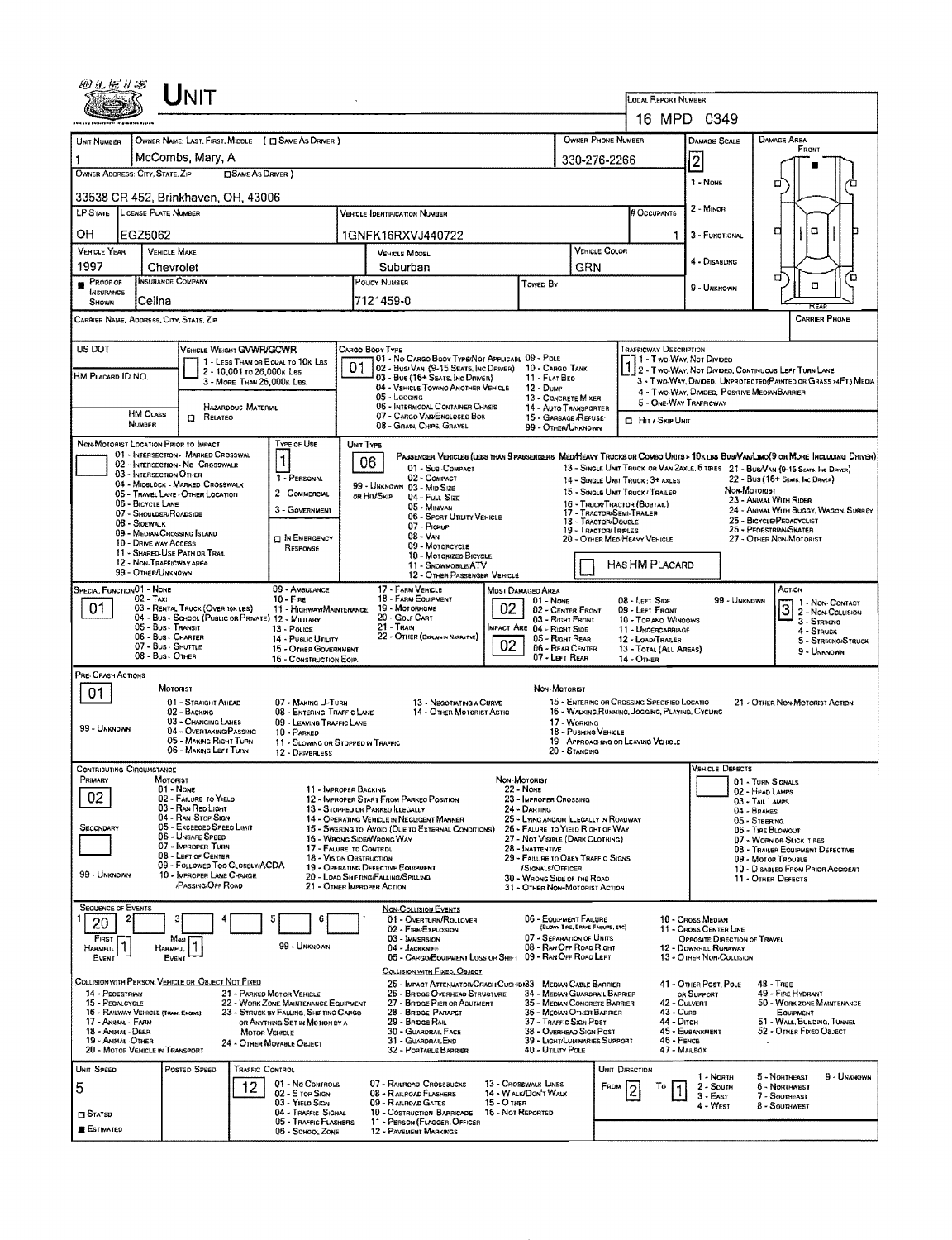|                                                                                                                                                                                                                                                                                                                                                                                        |                                                              | Unit                                                                        |                                                         |                                                                         |                                                                                                    |                                                                                                                                  |                                                                       |                                                                                                                   |                                       |                                                                      |                                                                 |                                                                                   |                                    |                                                                                                                            |                                         |  |  |
|----------------------------------------------------------------------------------------------------------------------------------------------------------------------------------------------------------------------------------------------------------------------------------------------------------------------------------------------------------------------------------------|--------------------------------------------------------------|-----------------------------------------------------------------------------|---------------------------------------------------------|-------------------------------------------------------------------------|----------------------------------------------------------------------------------------------------|----------------------------------------------------------------------------------------------------------------------------------|-----------------------------------------------------------------------|-------------------------------------------------------------------------------------------------------------------|---------------------------------------|----------------------------------------------------------------------|-----------------------------------------------------------------|-----------------------------------------------------------------------------------|------------------------------------|----------------------------------------------------------------------------------------------------------------------------|-----------------------------------------|--|--|
|                                                                                                                                                                                                                                                                                                                                                                                        |                                                              |                                                                             |                                                         |                                                                         | LOCAL REPORT NUMBER<br>16 MPD 0349                                                                 |                                                                                                                                  |                                                                       |                                                                                                                   |                                       |                                                                      |                                                                 |                                                                                   |                                    |                                                                                                                            |                                         |  |  |
|                                                                                                                                                                                                                                                                                                                                                                                        |                                                              |                                                                             |                                                         | <b>OWNER PHONE NUMBER</b>                                               |                                                                                                    | <b>DAMAGE SCALE</b>                                                                                                              |                                                                       | <b>DAMAGE AREA</b>                                                                                                |                                       |                                                                      |                                                                 |                                                                                   |                                    |                                                                                                                            |                                         |  |  |
| UNIT NUMBER<br>$\overline{2}$                                                                                                                                                                                                                                                                                                                                                          |                                                              | Dailey, Janet, G                                                            |                                                         | OWNER NAME: LAST, FIRST, MIDDLE ( C SAME AS DRIVER )                    |                                                                                                    |                                                                                                                                  |                                                                       |                                                                                                                   | 330-674-0457                          |                                                                      | FRONT                                                           |                                                                                   |                                    |                                                                                                                            |                                         |  |  |
| OWNER ADDRESS: CITY, STATE, ZIP                                                                                                                                                                                                                                                                                                                                                        |                                                              |                                                                             |                                                         |                                                                         | 2 <br>1 - NONE                                                                                     |                                                                                                                                  | n                                                                     |                                                                                                                   |                                       |                                                                      |                                                                 |                                                                                   |                                    |                                                                                                                            |                                         |  |  |
| 225 E Jackson Street, Millersburg, OH, 44654                                                                                                                                                                                                                                                                                                                                           |                                                              |                                                                             |                                                         |                                                                         |                                                                                                    |                                                                                                                                  |                                                                       |                                                                                                                   |                                       |                                                                      |                                                                 |                                                                                   | о                                  |                                                                                                                            |                                         |  |  |
| LP STATE LICENSE PLATE NUMBER                                                                                                                                                                                                                                                                                                                                                          |                                                              |                                                                             |                                                         |                                                                         |                                                                                                    | <b>VEHICLE IDENTIFICATION NUMBER</b>                                                                                             |                                                                       |                                                                                                                   |                                       |                                                                      | # Occupants                                                     | 2 - MINOR                                                                         |                                    |                                                                                                                            |                                         |  |  |
| OН                                                                                                                                                                                                                                                                                                                                                                                     | JGD9                                                         |                                                                             |                                                         |                                                                         |                                                                                                    | 1G4HR54K02U143068                                                                                                                |                                                                       |                                                                                                                   |                                       |                                                                      |                                                                 | 3 - FUNCTIONAL                                                                    |                                    | о<br>а                                                                                                                     |                                         |  |  |
| VEHICLE YEAR<br>2002                                                                                                                                                                                                                                                                                                                                                                   | Buick                                                        | <b>VEHICLE MAKE</b>                                                         |                                                         |                                                                         |                                                                                                    | <b>VEHICLE MODEL</b><br>Lesabre                                                                                                  |                                                                       | <b>VEHICLE COLOR</b><br><b>RED</b>                                                                                |                                       |                                                                      | 4 - DISABLING                                                   |                                                                                   |                                    |                                                                                                                            |                                         |  |  |
| Proof of<br><b>INSURANCE</b>                                                                                                                                                                                                                                                                                                                                                           |                                                              | <b>INSURANCE COMPANY</b>                                                    |                                                         |                                                                         | POLICY NUMBER<br>Toweo By                                                                          |                                                                                                                                  |                                                                       |                                                                                                                   |                                       |                                                                      |                                                                 | 9 - UNKNOWN                                                                       |                                    | ο<br>о                                                                                                                     | ้ต                                      |  |  |
| SHOWN<br>CARRIER NAME, ADDRESS, CITY, STATE, ZIP                                                                                                                                                                                                                                                                                                                                       | Grange                                                       |                                                                             |                                                         |                                                                         |                                                                                                    | FA4603075                                                                                                                        |                                                                       |                                                                                                                   |                                       |                                                                      |                                                                 |                                                                                   |                                    |                                                                                                                            | <b>CARRIER PHONE</b>                    |  |  |
|                                                                                                                                                                                                                                                                                                                                                                                        |                                                              |                                                                             |                                                         |                                                                         |                                                                                                    |                                                                                                                                  |                                                                       |                                                                                                                   |                                       |                                                                      |                                                                 |                                                                                   |                                    |                                                                                                                            |                                         |  |  |
| US DOT<br>VEHICLE WEIGHT GVWR/GCWR<br>TRAFFICWAY DESCRIPTION<br>Cargo Booy Type<br>01 - No CARGO BOOY TYPE/NOT APPLICABL 09 - POLE<br>1 - Two Way, Not Divideo<br>1 - LESS THAN OR EQUAL TO 10K LBS                                                                                                                                                                                    |                                                              |                                                                             |                                                         |                                                                         |                                                                                                    |                                                                                                                                  |                                                                       |                                                                                                                   |                                       |                                                                      |                                                                 |                                                                                   |                                    |                                                                                                                            |                                         |  |  |
| HM PLACARD ID NO.                                                                                                                                                                                                                                                                                                                                                                      |                                                              |                                                                             | 2 - 10,001 to 26,000x Las<br>3 - MORE THAN 26,000K LBS. |                                                                         | 01                                                                                                 | 02 - Bus/VAN (9-15 SEATS, INC DRIVER) 10 - CARGO TANK<br>03 - Bus (16+ SEATS, INC DRIVER)<br>04 - VEHICLE TOWING ANOTHER VEHICLE |                                                                       | 11 - FLAT BED                                                                                                     |                                       |                                                                      |                                                                 |                                                                                   |                                    | 1 2 - T WO-WAY, NOT DIVIDED, CONTINUOUS LEFT TURN LANE<br>3 - Two-WAY, DIVIDEO, UNPROTECTED (PAINTEO OR GRASS >4FT.) MEDIA |                                         |  |  |
|                                                                                                                                                                                                                                                                                                                                                                                        |                                                              |                                                                             | HAZARDOUS MATERIAL                                      |                                                                         |                                                                                                    | 05 - Locging<br>06 - INTERMODAL CONTAINER CHASIS                                                                                 |                                                                       | 12 - Dump<br>13 - CONCRETE MIXER<br><b>14 - AUTO TRANSPORTER</b>                                                  |                                       |                                                                      | 5 - ONE-WAY TRAFFICWAY                                          |                                                                                   |                                    | 4 - Two WAY, DIVIDED, POSITIVE MEDIAN BARRIER                                                                              |                                         |  |  |
|                                                                                                                                                                                                                                                                                                                                                                                        | <b>HM CLASS</b><br><b>NUMBER</b>                             | RELATED                                                                     |                                                         |                                                                         |                                                                                                    | 07 - CARGO VAN ENCLOSED BOX<br>08 - GRAIN, CHIPS, GRAVEL                                                                         |                                                                       | 15 - GARBAGE / REFUSE<br>99 - OTHER/UNKNOWN                                                                       |                                       |                                                                      | <b>Q</b> Hit / Skip Unit                                        |                                                                                   |                                    |                                                                                                                            |                                         |  |  |
| NON-MOTORIST LOCATION PRIOR TO IMPACT                                                                                                                                                                                                                                                                                                                                                  |                                                              |                                                                             |                                                         | Type or Use                                                             | UNIT TYPE                                                                                          |                                                                                                                                  |                                                                       |                                                                                                                   |                                       |                                                                      |                                                                 |                                                                                   |                                    |                                                                                                                            |                                         |  |  |
| 01 - INTERSECTION - MARKED CROSSWAL<br>PASSENGER VEHICLES (LESS THAN 9 PASSENGERS MED/HEAVY TRUCKS OR COMBO UNITS > 10K LBS BUS/VAN/LIMO(9 OR MORE INCLUDING DRIVER)<br>1<br>04<br>02 - INTERSECTION ND CROSSWALK<br>01 - Sub-COMPACT<br>13 - SINGLE UNIT TRUCK OR VAN ZAXLE, 6 TIRES 21 - BUS/VAN (9-15 SEATS, INC DRIVER)<br>03 - INTERSECTION OTHER<br>1 - PERSONAL<br>02 - COMPACT |                                                              |                                                                             |                                                         |                                                                         |                                                                                                    |                                                                                                                                  |                                                                       |                                                                                                                   |                                       |                                                                      |                                                                 |                                                                                   |                                    |                                                                                                                            |                                         |  |  |
|                                                                                                                                                                                                                                                                                                                                                                                        |                                                              | 04 - MIDSLOCK - MARKED CROSSWALK<br>05 - TRAVEL LANE - OTHER LOCATION       |                                                         | 2 - COMMERCIAL                                                          |                                                                                                    | 99 - UNKNOWN 03 - MID SIZE<br>OR HIT/SKIP<br>04 - FULL SIZE                                                                      |                                                                       |                                                                                                                   |                                       | 14 - SINGLE UNIT TRUCK: 3+ AXLES<br>15 - SINGLE UNIT TRUCK / TRAILER |                                                                 |                                                                                   | NON-MOTORIST                       | 22 - Bus (16+ Seats, Inc Driver)<br>23 - ANIMAL WITH RIDER                                                                 |                                         |  |  |
|                                                                                                                                                                                                                                                                                                                                                                                        | 06 - BICYCLE LANE<br>07 - SHOULDER/ROADSIDE<br>08 - Sidewalk |                                                                             |                                                         | 3 - GOVERNMENT                                                          |                                                                                                    | 05 - MINIVAN<br>06 - SPORT UTILITY VEHICLE                                                                                       |                                                                       |                                                                                                                   | 18 - Tractor/Double                   | 16 - TRUCK/TRACTOR (BOBTAL)<br>17 - TRACTOR/SEMI-TRAILER             |                                                                 | 24 - ANIMAL WITH BUGGY, WAGON, SURREY<br>25 - BICYCLE/PEDACYCLIST                 |                                    |                                                                                                                            |                                         |  |  |
|                                                                                                                                                                                                                                                                                                                                                                                        | 10 - DRIVE WAY ACCESS                                        | 09 - MEDIAN/CROSSING ISLAND                                                 |                                                         | <b>DIN EMERGENCY</b>                                                    | 07 - Pickup<br>19 - Tractor/Triples<br>08 - Van<br>20 - OTHER MEDIHEAVY VEHICLE<br>09 - MOTORCYCLE |                                                                                                                                  |                                                                       |                                                                                                                   |                                       |                                                                      |                                                                 |                                                                                   |                                    | 26 - PEDESTRIAN/SKATER<br>27 - OTHER NON-MOTORIST                                                                          |                                         |  |  |
|                                                                                                                                                                                                                                                                                                                                                                                        | 12 - NON-TRAFFICWAY AREA                                     | 11 - Shareo Use Path or Trail                                               |                                                         | RESPONSE                                                                | 10 - MOTORIZED BICYCLE<br>11 - SNOWMOBILE/ATV                                                      |                                                                                                                                  |                                                                       |                                                                                                                   |                                       |                                                                      | <b>HAS HM PLACARD</b>                                           |                                                                                   |                                    |                                                                                                                            |                                         |  |  |
| 99 - OTHER/UNKNOWN<br><b>SPECIAL FUNCTION01 - NONE</b><br>09 - AMBULANCE                                                                                                                                                                                                                                                                                                               |                                                              |                                                                             |                                                         |                                                                         |                                                                                                    | 12 - OTHER PASSENGER VEHICLE<br>17 - FARM VEHICLE<br>MOST DAMAGEO AREA                                                           |                                                                       |                                                                                                                   |                                       |                                                                      |                                                                 |                                                                                   |                                    | ACTION                                                                                                                     |                                         |  |  |
| 02 - Taxi<br>$10 -$ Fire<br>01<br>03 - RENTAL TRUCK (OVER 10X LBS)<br>11 - HIGHWAY/MAINTENANCE                                                                                                                                                                                                                                                                                         |                                                              |                                                                             |                                                         |                                                                         | 18 - FARM EQUIPMENT<br>$01 - None$<br>19 - Мотовноме<br>04<br>02 - CENTER FRONT                    |                                                                                                                                  |                                                                       |                                                                                                                   |                                       |                                                                      | 08 - LEFT SIDE<br>09 - LEFT FRONT                               |                                                                                   | 99 - Unknown                       |                                                                                                                            | 1 - Non- CONTACT<br>4 2 - NON-COLLISION |  |  |
| 04 - Bus - School (Public or Private) 12 - MILITARY<br>05 - Bus - Transit<br>13 - Pouce<br>06 - Bus - Charter                                                                                                                                                                                                                                                                          |                                                              |                                                                             |                                                         |                                                                         |                                                                                                    | 20 - GOLF CART<br>03 - RIGHT FRONT<br><b>21 - TRAIN</b><br>MPACT ARE 04 - RIGHT SIDE<br>22 - OTHER (EXPLAIN IN NARRATIVE)        |                                                                       |                                                                                                                   |                                       |                                                                      | 10 - TOP AND WINDOWS<br>11 - UNOERCARRIAGE<br>12 - LOAD/TRAILER |                                                                                   |                                    |                                                                                                                            |                                         |  |  |
|                                                                                                                                                                                                                                                                                                                                                                                        | 07 - Bus - SHUTTLE<br>08 - Bus - OTHER                       |                                                                             |                                                         | 14 - PUBLIC UTILITY<br>15 - OTHER GOVERNMENT<br>16 - CONSTRUCTION EOIP. | 05 - RIGHT REAR<br>04<br>06 - REAR CENTER<br>07 - LEFT REAR                                        |                                                                                                                                  |                                                                       |                                                                                                                   |                                       |                                                                      | 13 - TOTAL (ALL AREAS)<br><b>14 - OTHER</b>                     |                                                                                   | 5 - STRIKING/STRUCK<br>9 - UNKNOWN |                                                                                                                            |                                         |  |  |
| PRE-CRASH ACTIONS-                                                                                                                                                                                                                                                                                                                                                                     |                                                              |                                                                             |                                                         |                                                                         |                                                                                                    |                                                                                                                                  |                                                                       |                                                                                                                   |                                       |                                                                      |                                                                 |                                                                                   |                                    |                                                                                                                            |                                         |  |  |
| 01                                                                                                                                                                                                                                                                                                                                                                                     |                                                              | MOTORIST<br>01 - STRAIGHT AHEAD                                             |                                                         | 07 - MAKINO U-TURN                                                      |                                                                                                    | 13 - NEGOTIATING A CURVE                                                                                                         |                                                                       | NON-MOTORIST                                                                                                      |                                       |                                                                      | 15 - ENTERING OR CROSSING SPECIFIED LOCATIO                     |                                                                                   |                                    | 21 - OTHER NON-MOTORIST ACTION                                                                                             |                                         |  |  |
| 99 - UNKNOWN                                                                                                                                                                                                                                                                                                                                                                           |                                                              | 02 - BACKING<br>03 - CHANGING LANES                                         |                                                         | 08 - ENTERING TRAFFIC LANE<br>09 - LEAVING TRAFFIC LANE                 |                                                                                                    | 14 - OTHER MOTORIST ACTIO                                                                                                        |                                                                       |                                                                                                                   | 17 - WORKING                          |                                                                      | 16 - WALKING.RUNNING, JOGGING, PLAYING. CYCLING                 |                                                                                   |                                    |                                                                                                                            |                                         |  |  |
|                                                                                                                                                                                                                                                                                                                                                                                        |                                                              | 04 - OVERTAKING/PASSING<br>05 - MAKING RIGHT TURN<br>06 - MAKING LEFT TURN  |                                                         | 10 - PARKED<br>11 - Slowing or Stopped in Traffic<br>12 - DRIVERLESS    |                                                                                                    |                                                                                                                                  |                                                                       |                                                                                                                   | 18 - PUSHING VEHICLE<br>20 - STANDING | 19 - APPROACHING OR LEAVINO VEHICLE                                  |                                                                 |                                                                                   |                                    |                                                                                                                            |                                         |  |  |
| <b>CONTRIBUTING CIRCUMSTANCE</b>                                                                                                                                                                                                                                                                                                                                                       |                                                              |                                                                             |                                                         |                                                                         |                                                                                                    |                                                                                                                                  |                                                                       |                                                                                                                   |                                       |                                                                      |                                                                 | <b>VEHICLE DEFECTS</b>                                                            |                                    |                                                                                                                            |                                         |  |  |
| Primary<br>01                                                                                                                                                                                                                                                                                                                                                                          | <b>MOTORIST</b>                                              | 01 - NONE                                                                   |                                                         | 11 - IMPROPER BACKINO                                                   |                                                                                                    |                                                                                                                                  |                                                                       | NON-MOTORIST<br><b>22 - NONE</b>                                                                                  |                                       |                                                                      |                                                                 |                                                                                   |                                    | 01 - TURN SIGNALS<br>02 - HEAD LAMPS                                                                                       |                                         |  |  |
|                                                                                                                                                                                                                                                                                                                                                                                        |                                                              | 02 - FAILURE TO YIELD<br>03 - RAN RED LIGHT<br>04 - RAN STOP SIGN           |                                                         |                                                                         |                                                                                                    | 12 - IMPROPER START FROM PARKED POSITION<br>13 - STOPPED OR PARKEO ILLEGALLY<br>14 - OPERATING VEHICLE IN NEGLIGENT MANNER       |                                                                       | 23 - IMPROPER CROSSING<br>24 - DARTING<br>25 - LYING AND/OR ILLEGALLY IN ROADWAY                                  |                                       |                                                                      |                                                                 |                                                                                   | 04 - BRAKES                        | 03 - TAIL LAMPS<br>05 - STEERING                                                                                           |                                         |  |  |
| SECONDARY                                                                                                                                                                                                                                                                                                                                                                              |                                                              | 05 - Exceeded Speed Limit<br>06 - Unsafe Speed                              |                                                         |                                                                         |                                                                                                    | 15 - SWERING TO AVOID (DUE TO EXTERNAL CONDITIONS)<br>16 - WRONG SIDE/WRONG WAY                                                  | 26 - FALURE TO YIELD RIGHT OF WAY<br>27 - NOT VISIBLE (DARK CLOTHING) |                                                                                                                   |                                       | 06 - TIRE BLOWOUT<br>07 - WORN OR SLICK TIRES                        |                                                                 |                                                                                   |                                    |                                                                                                                            |                                         |  |  |
|                                                                                                                                                                                                                                                                                                                                                                                        |                                                              | 07 - IMPROPER TURN<br>08 - LEFT OF CENTER<br>09 - Followed Too Closely/ACDA |                                                         |                                                                         |                                                                                                    | 17 - FALURE TO CONTROL<br>28 - INATTENTIVE<br>29 - FAILURE TO OBEY TRAFFIC SIGNS<br>18 - VISION OBSTRUCTION                      |                                                                       |                                                                                                                   |                                       |                                                                      |                                                                 | 08 - TRAILER EQUIPMENT DEFECTIVE<br>09 - MOTOR TROUBLE                            |                                    |                                                                                                                            |                                         |  |  |
| 99 - UNKNOWN                                                                                                                                                                                                                                                                                                                                                                           |                                                              | 10 - IMPROPER LANE CHANGE<br>/PASSING/OFF ROAD                              |                                                         |                                                                         |                                                                                                    | 19 - OPERATING DEFECTIVE EQUIPMENT<br>20 - LOAD SHIFTING/FALLING/SPILLING<br>21 - OTHER IMPROPER ACTION                          |                                                                       | /SIGNALS/OFFICER<br>30 - WRONG SIDE OF THE ROAD<br>31 - OTHER NON-MOTORIST ACTION                                 |                                       |                                                                      |                                                                 |                                                                                   |                                    | 10 - DISABLED FROM PRIOR ACCIDENT<br>11 - OTHER DEFECTS                                                                    |                                         |  |  |
| <b>SEQUENCE OF EVENTS</b>                                                                                                                                                                                                                                                                                                                                                              |                                                              |                                                                             |                                                         |                                                                         |                                                                                                    | <b>NON-COLLISION EVENTS</b>                                                                                                      |                                                                       |                                                                                                                   |                                       |                                                                      |                                                                 |                                                                                   |                                    |                                                                                                                            |                                         |  |  |
| 20                                                                                                                                                                                                                                                                                                                                                                                     |                                                              | з                                                                           |                                                         | 5<br>6                                                                  |                                                                                                    | 01 - OVERTURN/ROLLOVER<br>02 - FIRE/EXPLOSION                                                                                    |                                                                       | 06 - EQUIPMENT FAILURE                                                                                            | (BLOWN TIRE, BRAKE FAILURE, ETC)      |                                                                      |                                                                 | 10 - Cross Median<br>11 - Cross CENTER LINE                                       |                                    |                                                                                                                            |                                         |  |  |
| FIRST<br><b>HARMFUL</b><br>EVENT                                                                                                                                                                                                                                                                                                                                                       | <b>HARMFUL</b>                                               | Most<br>EVENT                                                               |                                                         | 99 - UNKNOWN                                                            |                                                                                                    | 03 - IMMERSION<br>04 - JACKKNIFE<br>05 - CARGD/EQUIPMENT LOSS OR SHIFT                                                           |                                                                       | 07 - SEPARATION OF UNITS<br>08 - RAN OFF ROAD RIGHT<br>09 - RAN OFF ROAD LEFT                                     |                                       |                                                                      |                                                                 | OPPOSITE DIRECTION OF TRAVEL<br>12 - DOWNHILL RUNAWAY<br>13 - OTHER NON-COLLISION |                                    |                                                                                                                            |                                         |  |  |
|                                                                                                                                                                                                                                                                                                                                                                                        |                                                              | COLLISION WITH PERSON, VEHICLE OR OBJECT NOT FIXED                          |                                                         |                                                                         |                                                                                                    | COLLISION WITH FIXED, OBJECT                                                                                                     |                                                                       |                                                                                                                   |                                       |                                                                      |                                                                 |                                                                                   |                                    |                                                                                                                            |                                         |  |  |
| 14 - PEDESTRIAN                                                                                                                                                                                                                                                                                                                                                                        |                                                              |                                                                             |                                                         | 21 - PARKED MOTOR VEHICLE                                               |                                                                                                    | 25 - IMPACT ATTENUATOR/CRASH CUSHION33 - MEDIAN CABLE BARRIER<br>26 - BRIDGE OVERHEAD STRUCTURE<br>27 - BRIDGE PIER OR ABUTMENT  |                                                                       | 34 - MEDIAN GUARDRAIL BARRIER<br>35 - MEDIAN CONCRETE BARRIER                                                     |                                       |                                                                      |                                                                 | 41 - OTHER POST, POLE<br>OR SUPPORT                                               |                                    | <b>48 - TREE</b><br>49 - Fire Hydrant                                                                                      |                                         |  |  |
| 15 - PEDALCYCLE<br>22 - WORK ZONE MAINTENANCE EQUIPMENT<br>16 - RAILWAY VEHICLE (TRAN, ENGINE)<br>23 - STRUCK BY FALLING, SHIFTING CARGO<br>17 - ANIMAL - FARM<br>OR ANYTHING SET IN MOTION BY A                                                                                                                                                                                       |                                                              |                                                                             |                                                         |                                                                         |                                                                                                    | 28 - BRIDGE PARAPET<br>29 - BRDGE RAIL                                                                                           | 36 - MEORN OTHER BARRIER<br>37 - Traffic Sign Post                    | 42 - CULVERT<br>50 - WORK ZONE MAINTENANCE<br>43 - Cuns<br>EQUIPMENT<br>44 - Dітсн<br>51 - WALL, BUILDING, TUNNEL |                                       |                                                                      |                                                                 |                                                                                   |                                    |                                                                                                                            |                                         |  |  |
| 18 - Animal - Deer<br>19 - ANIMAL - OTHER                                                                                                                                                                                                                                                                                                                                              | 20 - MOTOR VEHICLE IN TRANSPORT                              |                                                                             | <b>MOTOR VEHICLE</b>                                    | 24 - Отнея MovasLe Овлест                                               |                                                                                                    | 30 - GUARDRAIL FACE<br>31 - GUARDRAILEND<br>32 - PORTABLE BARRIER                                                                | 38 - OVERHEAD SIGN POST<br>39 - LIGHT/LUMINARIES SUPPORT              | 52 - OTHER FIXED OBJECT                                                                                           |                                       |                                                                      |                                                                 |                                                                                   |                                    |                                                                                                                            |                                         |  |  |
| UNIT SPEED                                                                                                                                                                                                                                                                                                                                                                             |                                                              | POSTED SPEED                                                                | TRAFFIC CONTROL                                         |                                                                         |                                                                                                    |                                                                                                                                  |                                                                       | 40 - UTILITY POLE                                                                                                 |                                       | UNIT DIRECTION                                                       | 47 - MAILBOX                                                    |                                                                                   |                                    |                                                                                                                            |                                         |  |  |
| 5                                                                                                                                                                                                                                                                                                                                                                                      |                                                              |                                                                             | 12                                                      | 01 - No CONTROLS<br>02 - S TOP SIGN                                     |                                                                                                    | 07 - RAILROAD CROSSBUCKS<br>08 - RAILROAD FLASHERS                                                                               |                                                                       | 13 - CROSSWALK LINES<br>14 - WALK/DON'T WALK                                                                      |                                       | FROM                                                                 | Тo                                                              | 1 - North<br>2 - SOUTH<br>3 - EAST                                                |                                    | 5 - NORTHEAST<br>6 - NORTHWEST<br>7 - SOUTHEAST                                                                            | 9 - UNKNOWN                             |  |  |
| $\square$ Stated                                                                                                                                                                                                                                                                                                                                                                       |                                                              |                                                                             |                                                         | 03 - YIELD SIGN<br>04 - TRAFFIC SIGNAL                                  |                                                                                                    | 09 - RAILROAD GATES<br>10 - COSTRUCTION BARRICADE                                                                                | 15 - O THER<br>16 - Not Reported                                      |                                                                                                                   |                                       |                                                                      |                                                                 | 4 - West                                                                          |                                    | 8 - SOUTHWEST                                                                                                              |                                         |  |  |
| <b>ESTIMATED</b>                                                                                                                                                                                                                                                                                                                                                                       |                                                              |                                                                             |                                                         | 05 - TRAFFIC FLASHERS<br>06 - SCHOOL ZONE                               |                                                                                                    | 11 - PERSON (FLAGGER, OFFICER<br><b>12 - PAVEMENT MARKINGS</b>                                                                   |                                                                       |                                                                                                                   |                                       |                                                                      |                                                                 |                                                                                   |                                    |                                                                                                                            |                                         |  |  |

 $\ddot{\phantom{0}}$